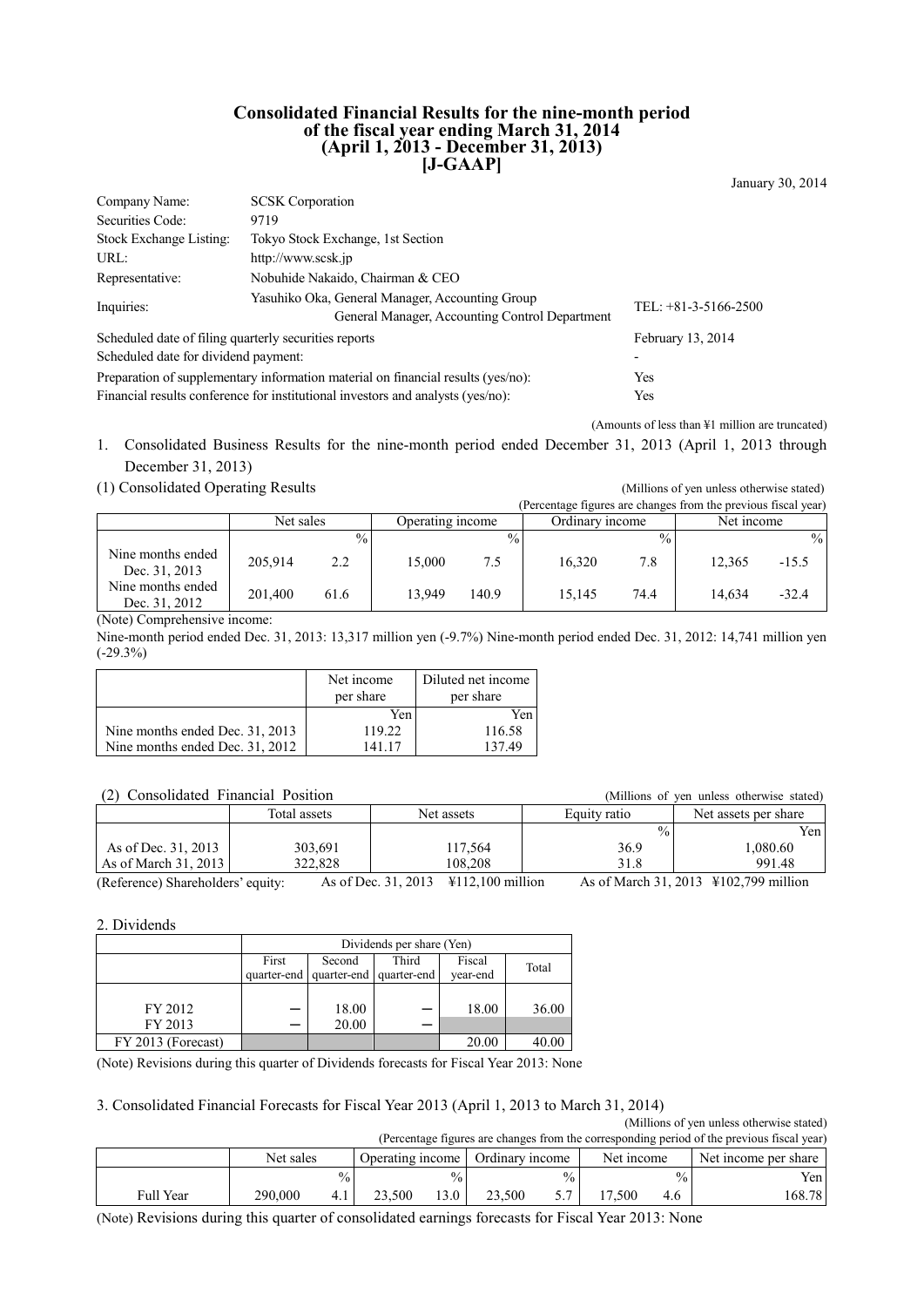(1) Changes in significant subsidiaries during the period: None

(2) Adoption of specific accounting procedures in preparing quarterly consolidated financial statements: None

(3) Changes in accounting policies, changes in accounting estimates and restatement of prior period financial statements after error corrections

1) Changes in accounting policies, changes in accounting standards and other regulations: None

2) Changes in accounting policies due to other reasons: None

3) Changes in accounting estimates: None

4) Restatement of prior period financial statements after error corrections: None

(4) Number of shares issued (Common stock)

1) The number of shares issued as of the period end (including treasury stock)

|    | As of Dec. 31, 2013                                         | 107,986,403 shares |  |  |  |  |  |
|----|-------------------------------------------------------------|--------------------|--|--|--|--|--|
|    | As of March 31, 2013                                        | 107,986,403 shares |  |  |  |  |  |
| 2) | The number of shares of treasury stock as of the period end |                    |  |  |  |  |  |
|    |                                                             |                    |  |  |  |  |  |

|    | As of Dec. 31, 2013                            | 4,247,581 shares   |
|----|------------------------------------------------|--------------------|
|    | As of March 31, 2013                           | 4,303,745 shares   |
| 3) | The average number of shares during the period |                    |
|    | As of Dec. 31, 2013                            | 103,724,727 shares |
|    | As of Dec. 31, 2012                            | 103,663,372 shares |

\*Notification regarding the auditing process

This financial report is not within the scope of the auditing process as prescribed by the Financial Instruments and Exchange Act. Therefore, and as of the time of disclosure, the auditing process of this financial report has not been completed.

\* Cautionary statement concerning appropriate use of financial forecasts and other explanatory notes

- The financial forecasts contained in this document are based on the information currently available and certain assumptions deemed reasonable. Actual results may vary from these forecasts for various reasons. With regard to the assumptions on which financial forecasts are based and other explanatory notes in connection with the use of financial forecasts, please refer to "Qualitative information of Consolidated Financial Forecast for the fiscal year ending March 31, 2014" on page 3.
- SCSK will hold a results briefing for institutional investors and analysts on January 30, 2014. Materials used in the briefing, a transcript of the main questions and answers, and other related information will be published on SCSK's website promptly thereafter.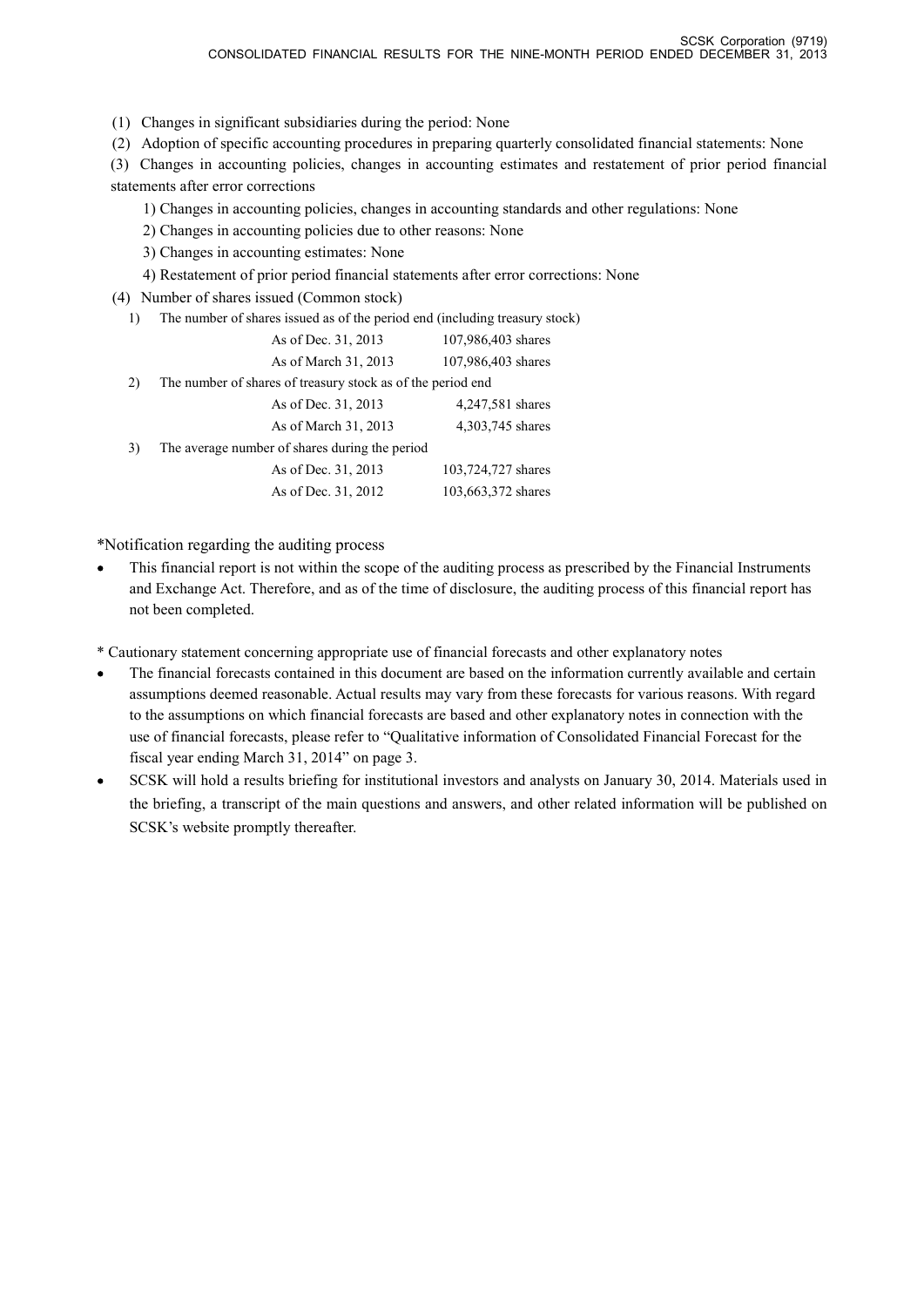# Contents

|     | 1. Qualitative information regarding Operating Results for the nine-month period ended December 31, 2013 ………… 2                                                                                                                |  |
|-----|--------------------------------------------------------------------------------------------------------------------------------------------------------------------------------------------------------------------------------|--|
| (1) |                                                                                                                                                                                                                                |  |
| (2) |                                                                                                                                                                                                                                |  |
| (3) | Qualitative information of Consolidated Financial Forecast for the fiscal year ending March 31, 2014 · · · · · · · · · · 3                                                                                                     |  |
|     |                                                                                                                                                                                                                                |  |
| (1) | Transfer of important subsidiaries in the period under review material contracts and a period of the period under review materials.                                                                                            |  |
| (2) |                                                                                                                                                                                                                                |  |
| (3) | Changes in accounting policies, changes in accounting estimate and restatement of prior period financial                                                                                                                       |  |
|     |                                                                                                                                                                                                                                |  |
|     | 3. Consolidated Quarterly Financial Statements manufactured control of the Statements of Statements of Statements and Statements of Statements and Statements of Statements and Statements of Statements and Statements and St |  |
| (1) |                                                                                                                                                                                                                                |  |
| (2) |                                                                                                                                                                                                                                |  |
|     | Consolidated Statements of Income contains a material contains a material of $7$                                                                                                                                               |  |
|     |                                                                                                                                                                                                                                |  |
| (3) | Consolidated Statements of Cash Flows                                                                                                                                                                                          |  |
| (4) | Notes regarding Consolidated Financial Results for the nine-month period ended December 31, 2013 ···········11                                                                                                                 |  |
|     | (Notes regarding the Premise of a Going Concern) manufactured and the Premise of a Going Concern) manufactured and a filter and the Premise of a Going Concern) manufactured and a filter and the Premise of a Going Concern   |  |
|     |                                                                                                                                                                                                                                |  |
|     |                                                                                                                                                                                                                                |  |
|     |                                                                                                                                                                                                                                |  |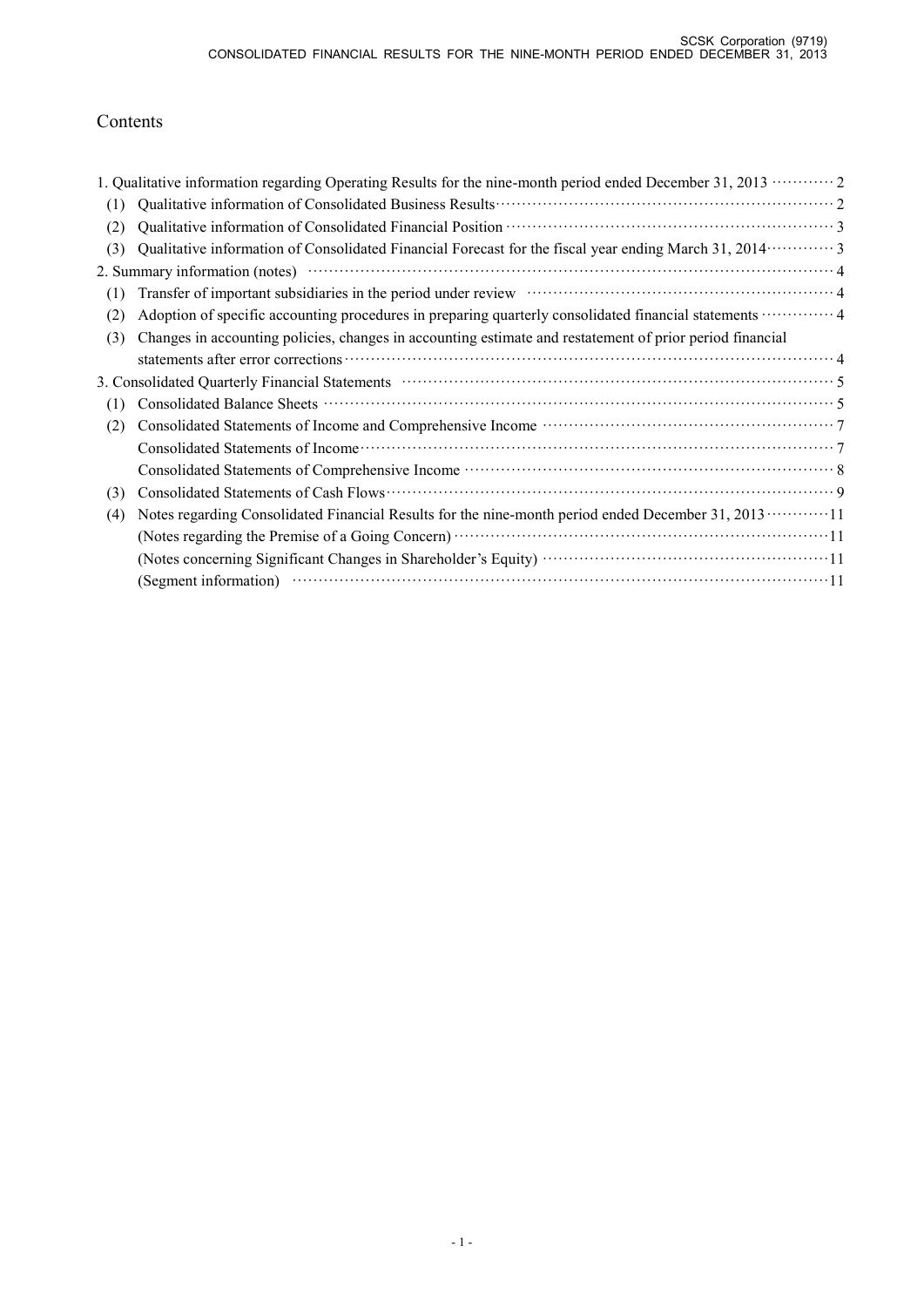# **1. Qualitative information regarding Operating Results for the quarter ended December 31, 2013 (1) Qualitative information of Consolidated Business Results**

In the nine-month period under review, the Japanese economy moved into an overall recovery trend in response to the government and central bank's financial and fiscal policies, and the stock market continued to be buoyant as the business climate improved. Consumer spending and housing investment firmed as the employment environment improved and the market looked to complete purchases ahead of the consumption tax increase. In capital investment, a recovery trend has been evident recently as corporate earnings recover, due in part to the correction of the high yen.

The outlook for the Japanese economy is for a gentle recovery trend to continue as domestic demand has bottomed out and exports are recovering. However, some concerns remain, including an expected drop in demand following the consumption tax increase, the unreliable overseas economy due to decelerating economic growth in some developing countries, and concern related to economic effects caused by diplomatic issues with neighboring countries.

In these economic conditions the business environment surrounding SCSK Group improved, especially in capital investment for system development projects, after several years of corporate customers cutting back on or postponing IT investment. This was based on the upward trend of IT investment in the financial industry as a whole, as financial industry demand has continued to be strong for large-scale IT investment relating to business mergers and integration, particularly from banking and insurance industry customers. Additionally, strengthened production and sales activities and globalization measures are driving demand for strategic IT investment at manufacturing industry customers. At the same time, growing IT demand accompanying the corporate earnings recovery suggests that this demand can be expected to actualize as manufacturing industry customers expand their IT investment.

Together with the above, demand has grown for cloud-type IT services to further increase work efficiency and production, as customers' demand for data center services, especially for BCP and disaster recovery measures, has been continuing to grow.

For the period under review, consolidated net sales increased 2.2% compared to the same period of the previous fiscal year to ¥205,914 million. This reflects firm demand for system development from financial industry customers. Operating income increased 7.5% compared to the previous nine-month period to ¥15,000 million reflecting increased profit on increased sales and higher profit margin due to improved operational efficiency. Ordinary income increased 7.8% to ¥16,320 million on an increase in sales. Net income decreased 15.5% to ¥12,365 million, reflecting the influence of a one-time business portfolio restructuring expense that had been incorporated into initial forecasts, along with other factors.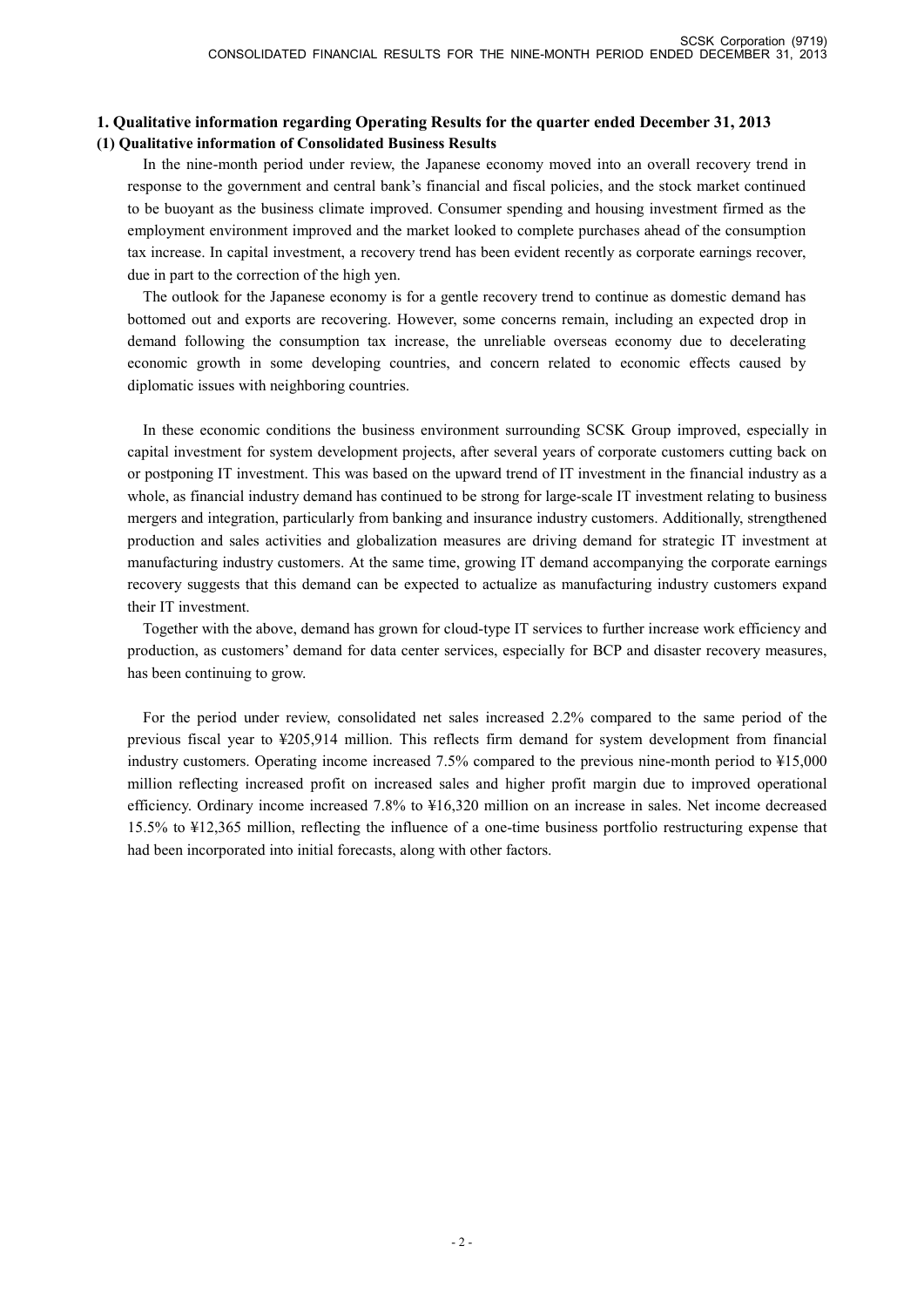### **(2) Qualitative information of Consolidated Financial Position**

Cash and cash equivalents ("cash") as of December 31, 2013 decreased ¥15,461 million compared to March 31, 2013 to ¥67,786 million. The increase or decrease in each cash flow type and the main factors for such changes are as follows.

## Cash flow from operating activities

Net cash provided by operating activities was ¥21,811 million.

The main cash inflow factors were net income before income taxes and minority interests of ¥14,295 million, depreciation of ¥5,122 million and a ¥11,096 million increase in capital stemming from a decrease in accounts receivable. The main cash outflow factors were an increase in inventories of ¥4,319 million and a decrease in accounts payable of ¥4,207 million.

## Cash flow from investing activities

Net cash used in investing activities was ¥6,447 million.

The main cash inflow factor was proceeds from sales and redemption of investment securities of ¥851 million. The main cash outflow factors were payments for the acquisition of property, plant and equipment of ¥5,935 million and acquisition of intangible fixed assets of ¥1,176 million.

## Cash flow from financing activities

Net cash used in financing activities was ¥30,908 million.

The main cash inflow factor was a capital increase on new short-term bank loans payable of ¥17,000 million. The main cash outflow factors were a capital reduction for redemption of bonds of ¥35,000 million, payments for repayment of long-term debt of ¥7,500 million, and dividend payments of ¥1,870 million (¥18 per share) for the year-end dividend of the fiscal year ended March 31, 2013 and ¥2,079 million (¥20 per share) for the interim period of the fiscal year ending March 31, 2014.

## **(3) Qualitative information of Consolidated Financial Forecast for the fiscal year ending March 31, 2014**

Business performance for the nine-month period was generally in accordance with forecasts and there are no changes to the full-year forecast issued on April 26, 2013.

### \*Characteristics of SCSK Group's quarterly results

As many companies in Japan have fiscal years that run from April to March, adoption and inspection of computer systems tends to be concentrated in September and March, respectively the halfway point and end of the April to March fiscal year. Excluding sales covered by contract agreements, SCSK Group mainly records sales on a receipt-and-inspection basis. This means that Group business results fluctuate by season, with sales and income tending to be concentrated in the second and fourth quarters of each year.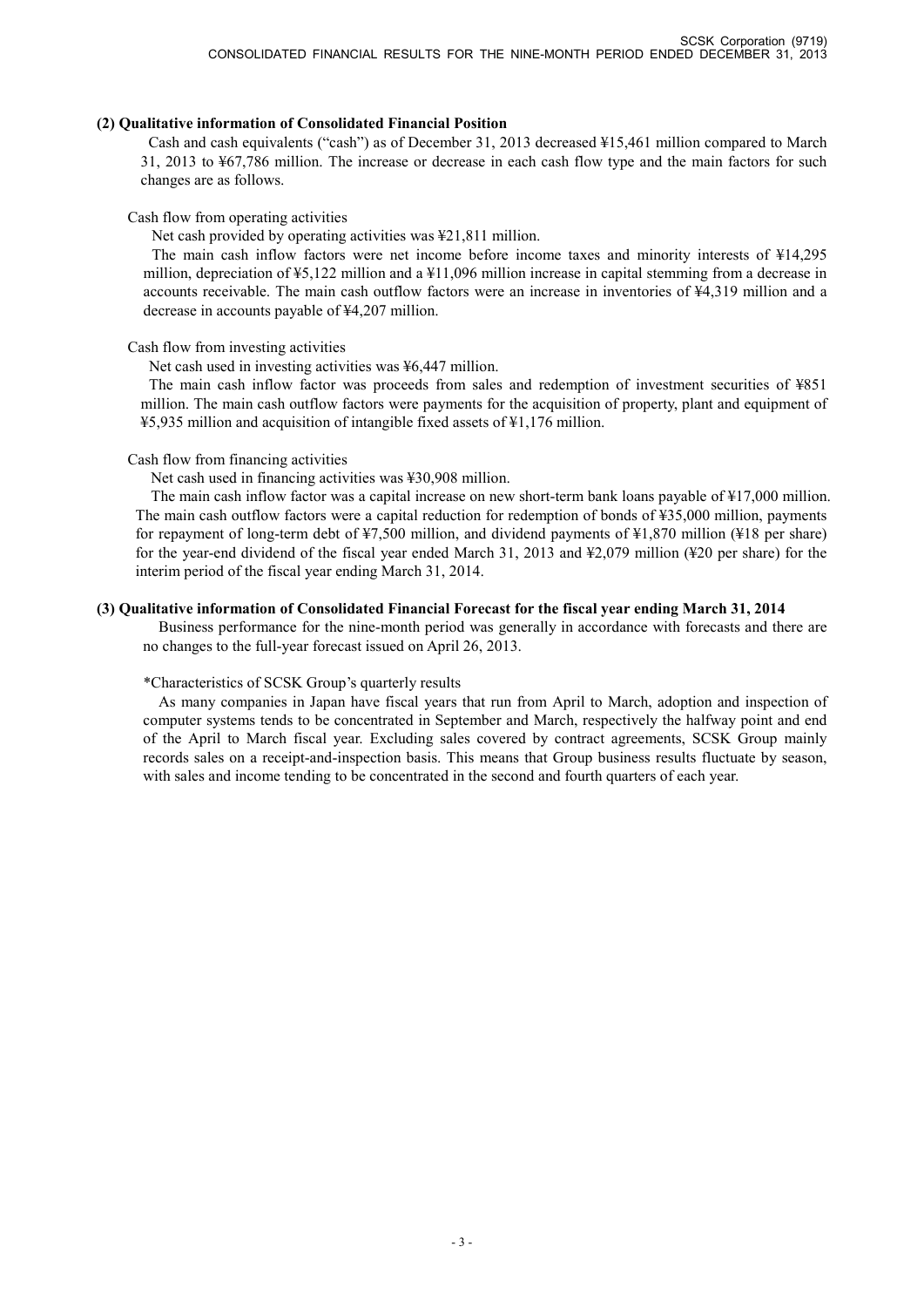## **2.Summary information (notes)**

**(1)Transfer of important subsidiaries in the period under review** No applicable items

**(2)Adoption of specific accounting procedures in preparing quarterly consolidated financial statements** No applicable items

# **(3)Changes in accounting policies, changes in accounting estimates and restatement of prior period financial statements after error corrections**

No applicable items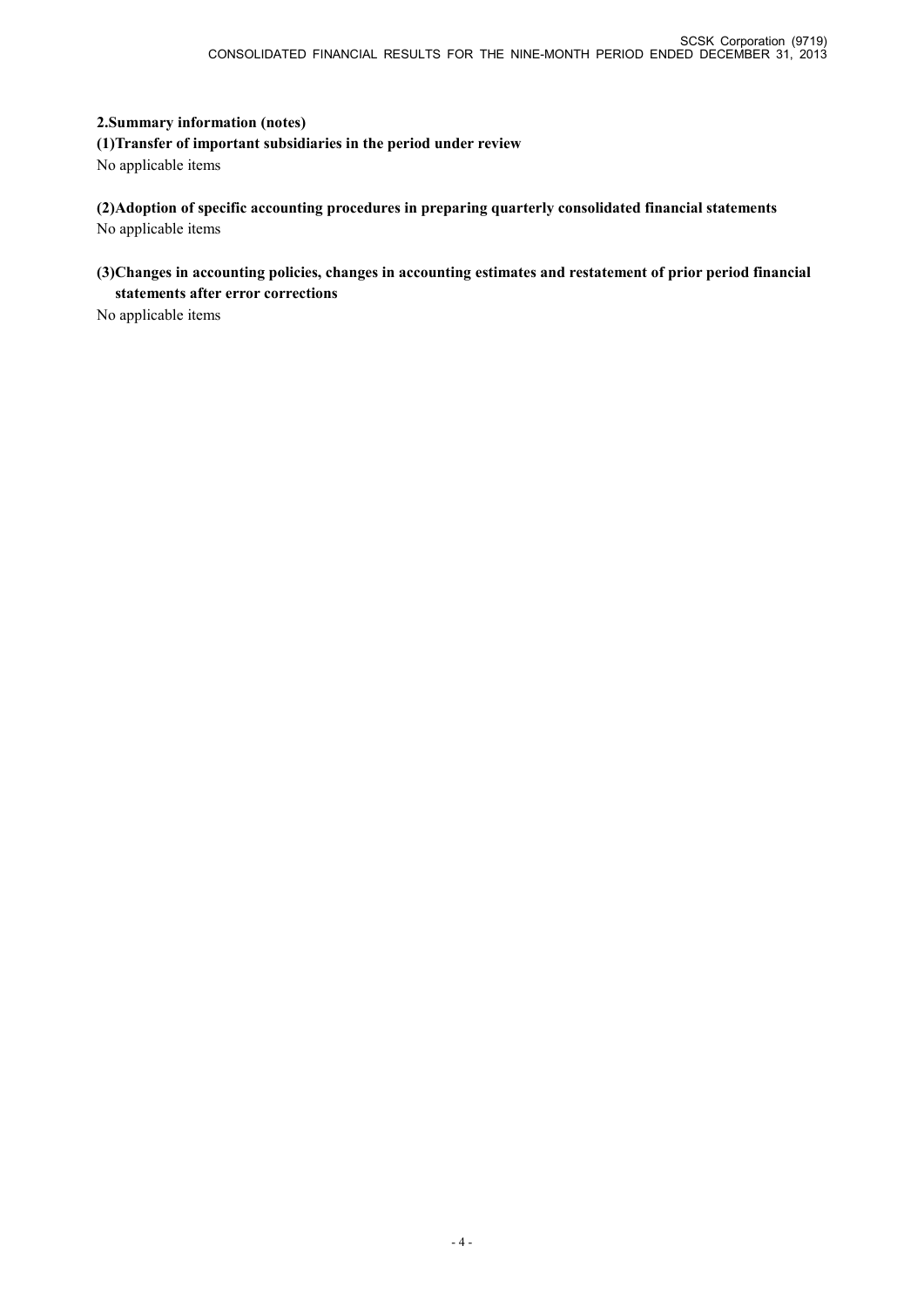# **3. Consolidated Financial Statements**

# **(1) Consolidated Balance Sheets**

|                                     |                     | (Unit: Millions of Yen) |
|-------------------------------------|---------------------|-------------------------|
|                                     | As of Mar. 31, 2013 | As of Dec. 31, 2013     |
| <b>ASSETS</b>                       |                     |                         |
| Current assets                      |                     |                         |
| Cash and deposits                   | 19,669              | 20,351                  |
| Notes and accounts receivable-trade | 61,661              | 50,618                  |
| Securities                          | 1,298               | 901                     |
| Operational investment securities   | 37,326              | 40,363                  |
| Merchandise and finished goods      | 2,793               | 4,569                   |
| Work in process                     | 646                 | 3,196                   |
| Raw materials and supplies          | 21                  | 29                      |
| Short-term loans receivable         | 106                 | 53                      |
| Deposits paid                       | 64,478              | 48,734                  |
| Other                               | 20,718              | 24,491                  |
| Allowance for doubtful accounts     | $-101$              | $-28$                   |
| Total current assets                | 208,620             | 193,279                 |
| Noncurrent assets                   |                     |                         |
| Property, plant and equipment       |                     |                         |
| Buildings and structures, net       | 26,684              | 25,659                  |
| Land                                | 22,118              | 22,135                  |
| Others, net                         | 7,420               | 11,230                  |
| Total property, plant and equipment | 56,223              | 59,025                  |
| Intangible assets                   |                     |                         |
| Goodwill                            | 343                 | 271                     |
| Other                               | 7,346               | 6,847                   |
| Total intangible assets             | 7,690               | 7,119                   |
| Investments and other assets        |                     |                         |
| Investment securities               | 11,428              | 11,267                  |
| Other                               | 39,163              | 33,257                  |
| Allowance for doubtful accounts     | $-298$              | $-260$                  |
| Total investments and other assets  | 50,294              | 44,265                  |
| Total noncurrent assets             | 114,208             | 110,411                 |
| Total assets                        | 322,828             | 303,691                 |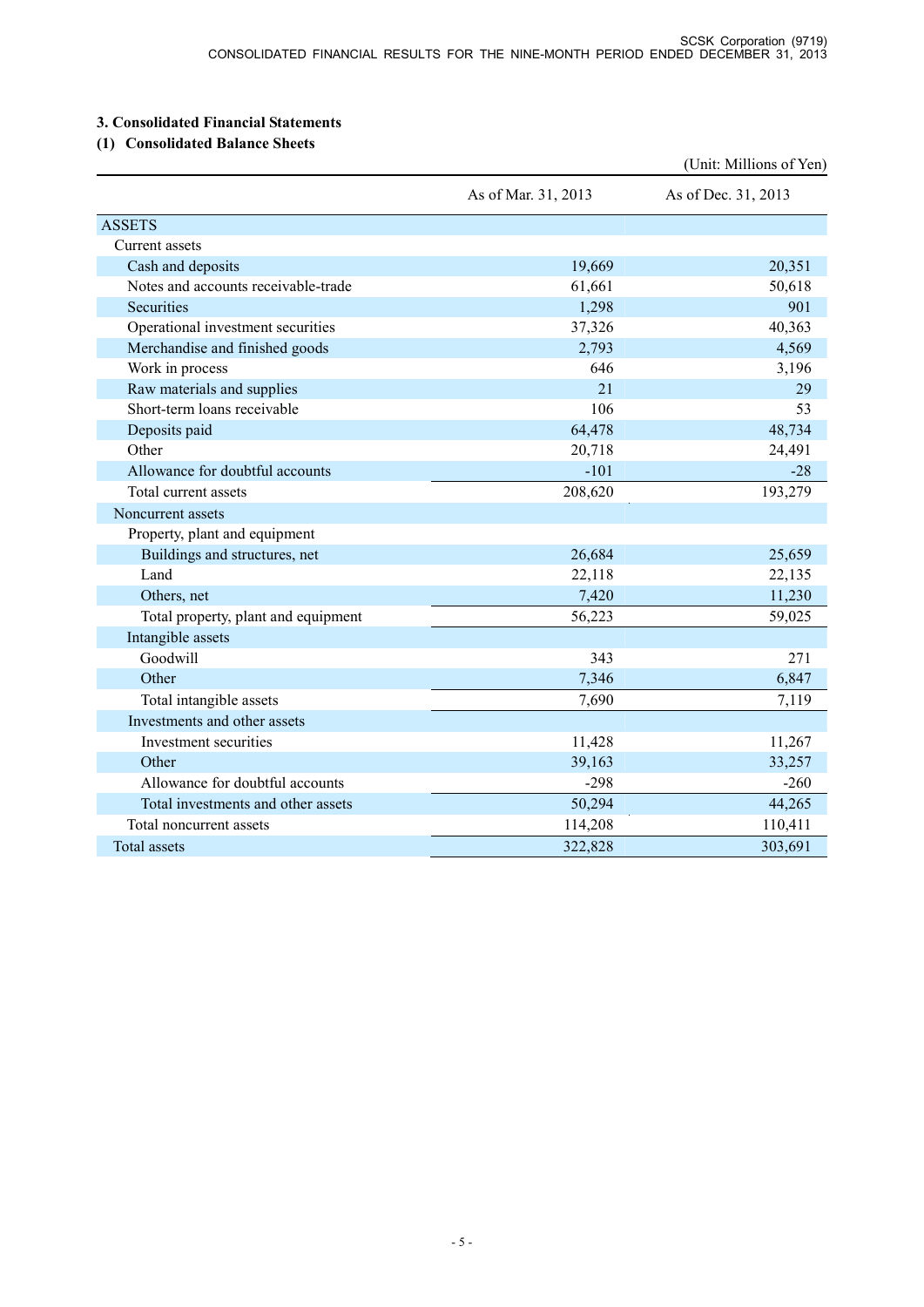|                                                                |                     | (Unit: Millions of Yen) |
|----------------------------------------------------------------|---------------------|-------------------------|
|                                                                | As of Mar. 31, 2013 | As of Dec. 31, 2013     |
| <b>LIABILITIES</b>                                             |                     |                         |
| <b>Current liabilities</b>                                     |                     |                         |
| Notes and accounts payable-trade                               | 17,568              | 13,382                  |
| Short-term loans payable                                       |                     | 17,000                  |
| Current portion of bonds with subscription rights to<br>shares | 35,000              |                         |
| Current portion of long-term loans payable                     | 9,860               | 2,360                   |
| Income taxes payable                                           | 777                 | 1,083                   |
| Provision for bonuses                                          | 7,546               | 3,698                   |
| Provision for directors' bonuses                               | 110                 | 58                      |
| Provision for loss on construction contracts                   | 12                  | 628                     |
| Deposits received of prepaid cards                             | 64,414              | 68,419                  |
| Other                                                          | 24,585              | 31,204                  |
| <b>Total current liabilities</b>                               | 159,876             | 137,835                 |
| Noncurrent liabilities                                         |                     |                         |
| Bonds payable                                                  | 20,000              | 20,000                  |
| Long-term loans payable                                        | 20,000              | 20,000                  |
| Provision for retirement benefits                              | 7,697               | 2,089                   |
| Provision for directors' retirement benefits                   | 29                  | 29                      |
| Asset retirement obligations                                   | 1,391               | 1,492                   |
| Other                                                          | 5,625               | 4,678                   |
| Total noncurrent liabilities                                   | 54,743              | 48,290                  |
| <b>Total liabilities</b>                                       | 214,619             | 186,126                 |
| <b>NET ASSETS</b>                                              |                     |                         |
| Shareholders' equity                                           |                     |                         |
| Capital stock                                                  | 21,152              | 21,152                  |
| Capital surplus                                                | 3,066               | 3,063                   |
| Retained earnings                                              | 86,735              | 95,154                  |
| Treasury stock                                                 | $-8,654$            | $-8,540$                |
| Total shareholders' equity                                     | 102,300             | 110,831                 |
| Accumulated other comprehensive income                         |                     |                         |
| Valuation difference on available-for-sale securities          | 957                 | 1,367                   |
| Deferred gains or losses on hedges                             | 8                   | 72                      |
| Foreign currency translation adjustment                        | $-468$              | $-171$                  |
| Total accumulated other comprehensive income                   | 498                 | 1,268                   |
| Subscription rights to shares                                  | 168                 | 147                     |
| Minority interests                                             | 5,241               | 5,317                   |
| Total net assets                                               | 108,208             | 117,564                 |
| Total liabilities and net assets                               | 322,828             | 303,691                 |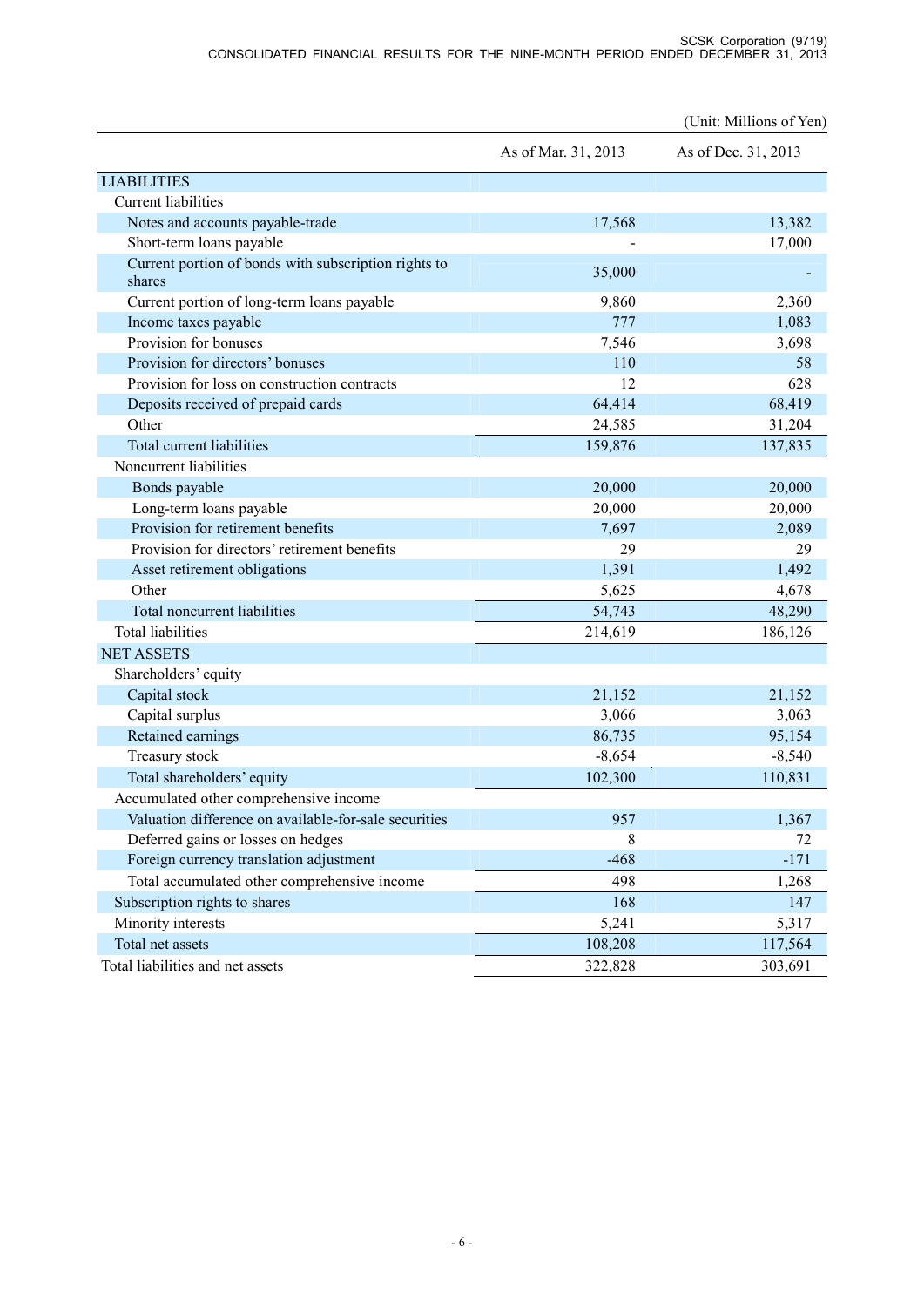| (2) Consolidated Statements of Income and Comprehensive Income |  |
|----------------------------------------------------------------|--|
| <b>Consolidated Statements of Income</b>                       |  |

|                                                            |                                       | (Unit: Millions of Yen)               |
|------------------------------------------------------------|---------------------------------------|---------------------------------------|
|                                                            | From Apr. 1, 2012<br>to Dec. 31, 2012 | From Apr. 1, 2013<br>to Dec. 31, 2013 |
| Net sales                                                  | 201,400                               | 205,914                               |
| Cost of sales                                              | 154,940                               | 157,605                               |
| Gross profit                                               | 46,460                                | 48,308                                |
| Selling, general and administrative expenses               | 32,511                                | 33,307                                |
| Operating income                                           | 13,949                                | 15,000                                |
| Non-operating income                                       |                                       |                                       |
| Interest income                                            | 165                                   | 173                                   |
| Dividends income                                           | 286                                   | 44                                    |
| Equity in earnings of affiliates                           | 209                                   | 202                                   |
| Gain on sales of investment securities                     | 10                                    | 268                                   |
| Gain on investments in partnership                         | 379                                   | 198                                   |
| Hoard profit of prepaid card                               | 881                                   | 823                                   |
| Other                                                      | 372                                   | 303                                   |
| Total non-operating income                                 | 2,304                                 | 2,013                                 |
| Non-operating expenses                                     |                                       |                                       |
| Interest expenses                                          | 315                                   | 262                                   |
| Loss on valuation of investment securities                 | 80                                    | 44                                    |
| Foreign exchange losses                                    | 37                                    | 43                                    |
| Retirement benefit expenses                                | 195                                   | 195                                   |
| Financing expenses                                         | 218                                   |                                       |
| Other                                                      | 262                                   | 148                                   |
| Total non-operating expenses                               | 1,108                                 | 694                                   |
| Ordinary income                                            | 15,145                                | 16,320                                |
| Extraordinary income                                       |                                       |                                       |
| Gain on sales of noncurrent assets                         | 5                                     | $\overline{4}$                        |
| Gain on sales of investment securities                     | 96                                    | 3                                     |
| Gain on sales of subsidiaries and affiliates' stocks       | 6                                     | $\mathbf{0}$                          |
| Gain on sales of memberships                               | $\mathbf{0}$                          | 12                                    |
| Total extraordinary income                                 | 109                                   | 21                                    |
| <b>Extraordinary</b> loss                                  |                                       |                                       |
| Loss on retirement of noncurrent assets                    | 50                                    | 56                                    |
| Loss on sales of noncurrent assets                         | $\boldsymbol{0}$                      | 25                                    |
| Loss on sales of memberships                               | $\mathbf{1}$                          |                                       |
| Loss on valuation of memberships                           | 23                                    |                                       |
| Loss on sales of investment securities                     | $\boldsymbol{0}$                      |                                       |
| Loss on valuation of stocks of subsidiaries and affiliates |                                       | 757                                   |
| Loss on liquidation of subsidiaries                        |                                       | 89                                    |
| Business withdrawal loss                                   |                                       | 377                                   |
| Office transfer related expenses                           |                                       | 739                                   |
| Total extraordinary loss                                   | 76                                    | 2,045                                 |
| Income before income taxes and minority interests          | 15,178                                | 14,295                                |
| Income taxes — current                                     | 964                                   | 1,327                                 |
| Income taxes - deferred                                    | $-595$                                | 428                                   |
| Total income taxes                                         | 368                                   | 1,756                                 |
| Income before minority interests                           | 14,810                                | 12,539                                |
| Minority interests in gain                                 | 175                                   | 173                                   |
| Net income                                                 | 14,634                                | 12,365                                |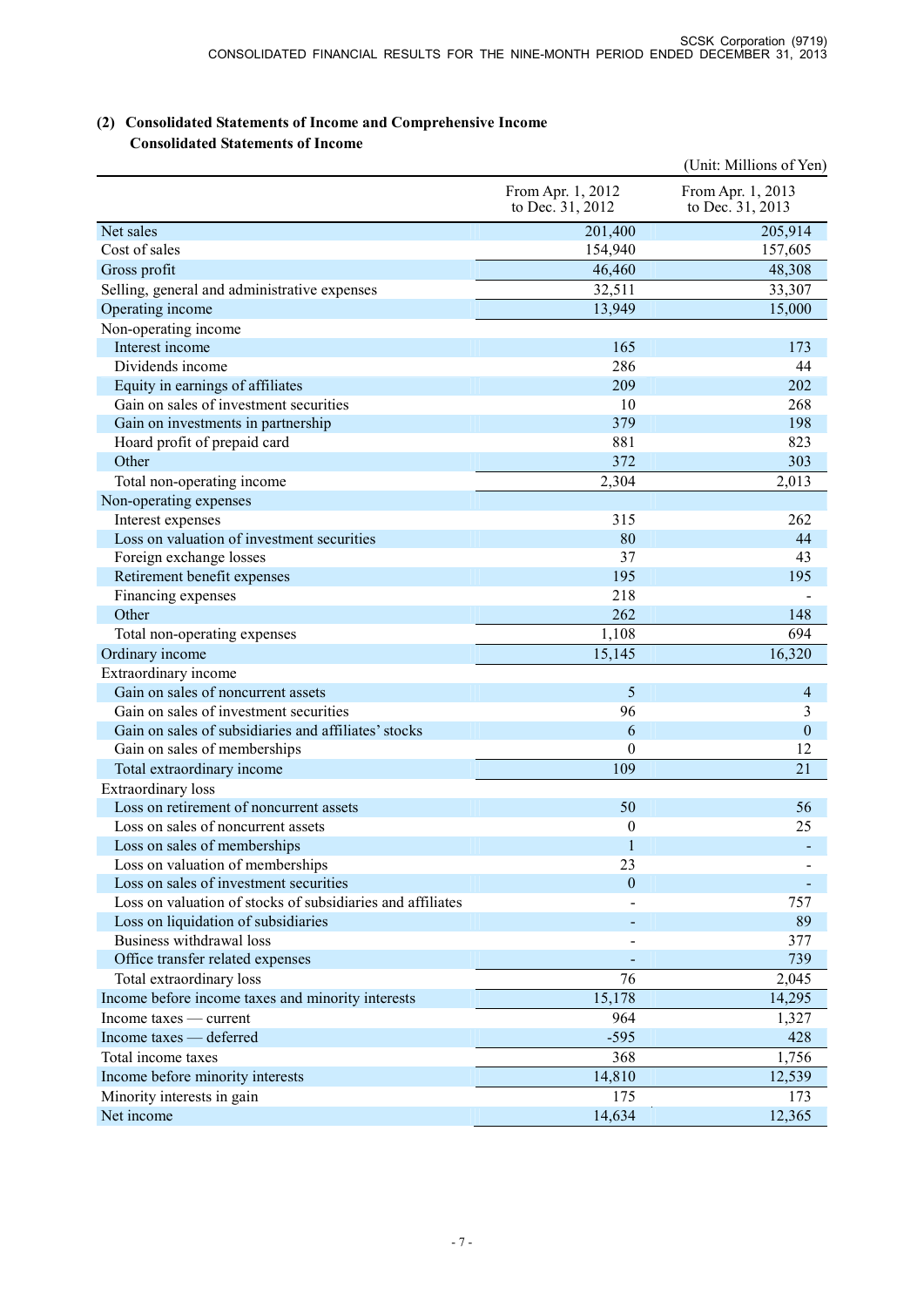# **Consolidated Statements of Comprehensive Income**

|                                                                                        |                                       | (Unit: Millions of Yen)               |
|----------------------------------------------------------------------------------------|---------------------------------------|---------------------------------------|
|                                                                                        | From Apr. 1, 2012<br>to Dec. 31, 2012 | From Apr. 1, 2013<br>to Dec. 31, 2013 |
| Income before minority interests                                                       | 14,810                                | 12,539                                |
| Other comprehensive income                                                             |                                       |                                       |
| Valuation difference on available-for-sale securities                                  | $-187$                                | 374                                   |
| Deferred gains or losses on hedges                                                     | 38                                    | 63                                    |
| Foreign currency translation adjustment                                                | 69                                    | 292                                   |
| Gain or loss on change in equity                                                       | 7                                     | 5                                     |
| Share of other comprehensive income of associates<br>accounted for using equity method | 3                                     | 42                                    |
| Total other comprehensive income                                                       | -68                                   | 777                                   |
| Comprehensive income                                                                   | 14,741                                | 13,317                                |
| (Comprehensive income attributable to)                                                 |                                       |                                       |
| Comprehensive income attributable to owners of the<br>parent                           | 14,563                                | 13,139                                |
| Comprehensive income attributable to minority interests                                | 178                                   | 178                                   |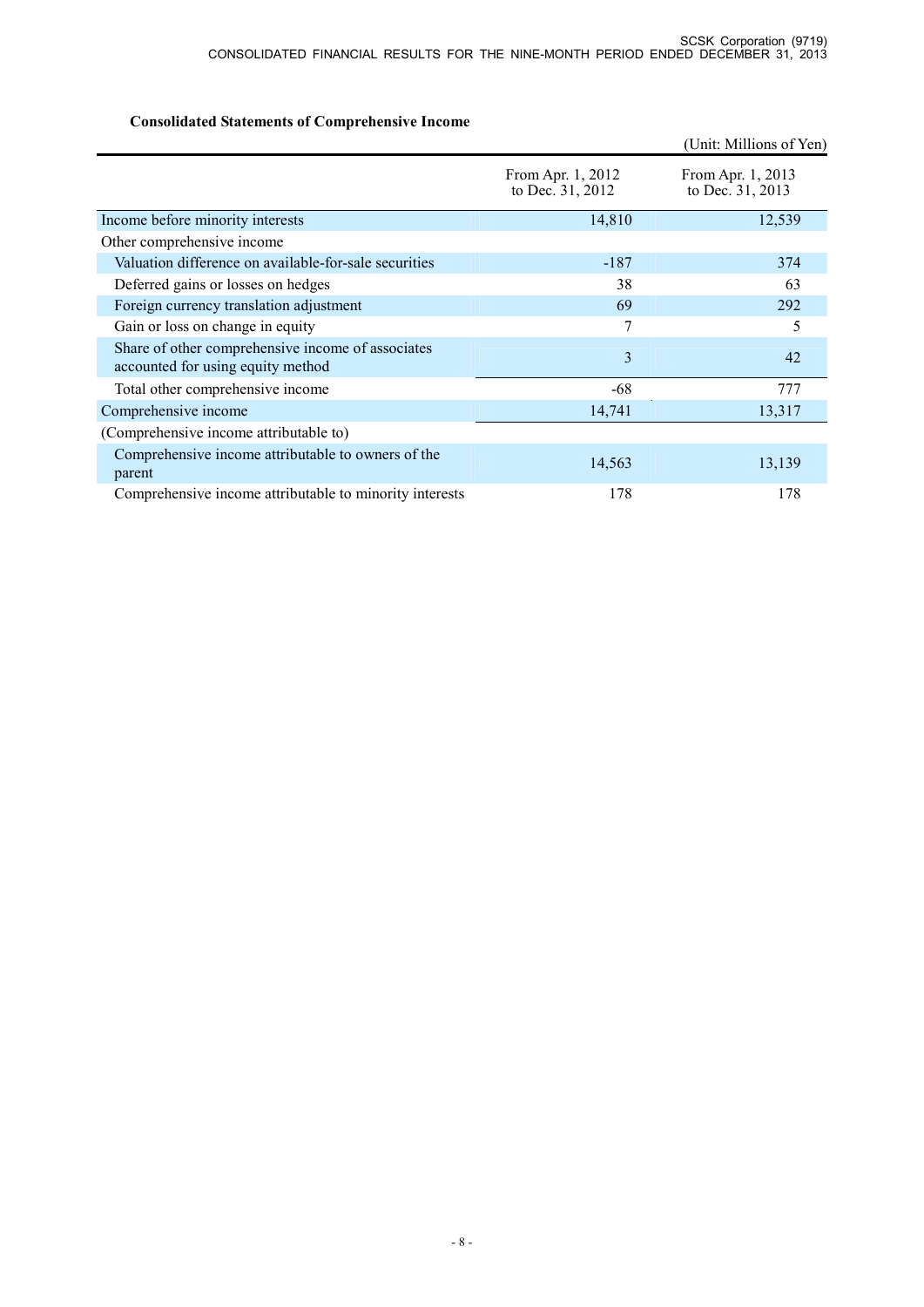# **(3) Consolidated Statements of Cash Flows**

|                                                                |                                       | (Unit: Millions of Yen)               |
|----------------------------------------------------------------|---------------------------------------|---------------------------------------|
|                                                                | From Apr. 1, 2012<br>to Dec. 31, 2012 | From Apr. 1, 2013<br>to Dec. 31, 2013 |
| Net cash provided by (used in) operating activities            |                                       |                                       |
| Income before income taxes and minority interests              | 15,178                                | 14,295                                |
| Depreciation and amortization                                  | 4,956                                 | 5,122                                 |
| Amortization of goodwill                                       | 82                                    | 72                                    |
| Increase (decrease) in allowance for doubtful accounts         | $-48$                                 | $-112$                                |
| Increase (decrease) in provision for retirement benefits       | 711                                   | $-96$                                 |
| Decrease (increase) in prepaid pension costs                   | $-224$                                | $-169$                                |
| Loss on retirement of noncurrent assets                        | 50                                    | 56                                    |
| Loss(gain) on sales of noncurrent assets                       | $-5$                                  | 21                                    |
| Loss (gain) on valuation of investment securities              | 80                                    | 44                                    |
| Loss (gain) on sales of investment securities                  | $-99$                                 | $-271$                                |
| Loss on valuation of stocks of subsidiaries and affiliates     |                                       | 757                                   |
| Loss (gain) on sales of stocks of subsidiaries and affiliates  | $-6$                                  | $-0$                                  |
| Equity in (earnings) losses of affiliates                      | $-209$                                | $-202$                                |
| Share-based compensation expenses                              | 1                                     |                                       |
| Interest and dividends income                                  | $-452$                                | $-218$                                |
| Interest expenses paid on loans and bonds                      | 315                                   | 262                                   |
| Loss (gain) on investments in partnership                      | $-379$                                | $-198$                                |
| Decrease (increase) in investment securities for sale          | $-1,921$                              | $-3,141$                              |
| Decrease (increase) in notes and accounts receivable-trade     | 5,288                                 | 11,096                                |
| Decrease (increase) in inventories                             | $-1,301$                              | $-4,319$                              |
| Increase (decrease) in notes and accounts payable-trade        | $-2,281$                              | $-4,207$                              |
| Increase (decrease) in deposits received of prepaid cards      | 3,637                                 | 4,004                                 |
| Directors' bonus payments                                      | $-65$                                 | $-123$                                |
| Other, net                                                     | $-7,868$                              | $-247$                                |
| Subtotal                                                       | 15,440                                | 22,425                                |
| Interest and dividends income received                         | 564                                   | 448                                   |
| Interest expenses paid                                         | $-280$                                | $-264$                                |
| Income taxes (paid) refund                                     | 183                                   | $-798$                                |
| Net cash provided by (used in) operating activities            | 15,908                                | 21,811                                |
| Net cash provided by (used in) investing activities            |                                       |                                       |
| Purchase of securities                                         | $-3,299$                              | $-2,599$                              |
| Proceeds from sales and redemption of securities               | 3,600                                 | 2,728                                 |
| Purchase of property, plant and equipment                      | $-7,932$                              | $-5,935$                              |
| Proceeds from sales of property, plant and equipment           | 1                                     | 6                                     |
| Purchase of intangible assets                                  | $-1,879$                              | $-1,176$                              |
| Purchase of investment securities                              | $-198$                                | $-993$                                |
| Proceeds from sales and redemption of investment<br>securities | 2,207                                 | 851                                   |
| Collection of short-term loans receivable                      | 1,357                                 | 102                                   |
| Proceeds from withdrawal of investments in partnership         | 569                                   | 471                                   |
| Payments for lease and guarantee deposits                      | $-85$                                 | $-428$                                |
| Proceeds from collection of lease and guarantee deposits       | 93                                    | 514                                   |
| Payments for asset retirement obligations                      |                                       | $-14$                                 |
| Other, net                                                     | 249                                   | 25                                    |
| Net cash provided by (used in) investing activities            | $-5,316$                              | $-6,447$                              |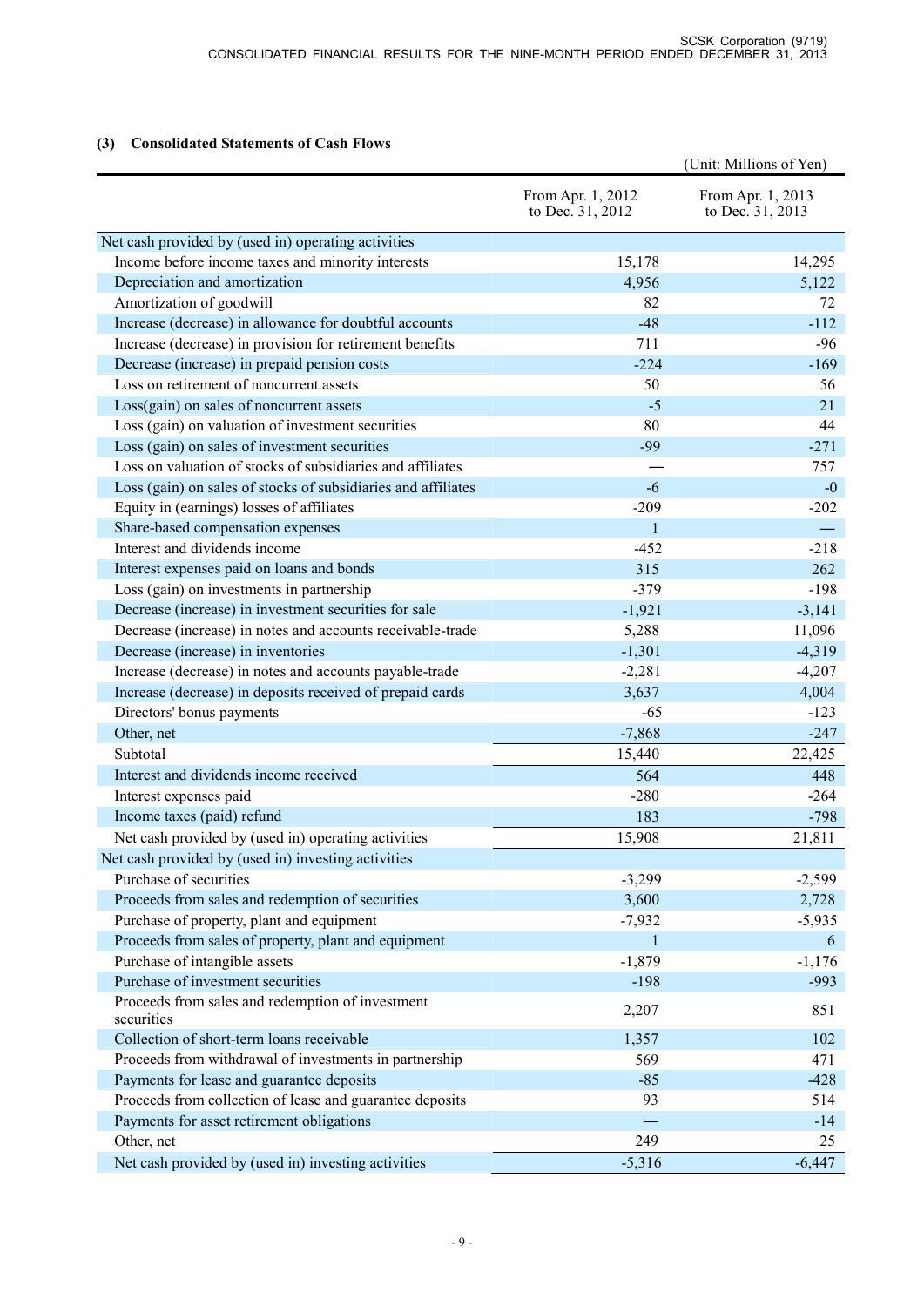#### SCSK Corporation (9719) CONSOLIDATED FINANCIAL RESULTS FOR THE NINE-MONTH PERIOD ENDED DECEMBER 31, 2013

|                                                                                                      |                                       | (Unit: Millions of Yen)               |
|------------------------------------------------------------------------------------------------------|---------------------------------------|---------------------------------------|
|                                                                                                      | From Apr. 1, 2012<br>to Dec. 31, 2012 | From Apr. 1, 2013<br>to Dec. 31, 2013 |
| Net cash provided by (used in) financing activities                                                  |                                       |                                       |
| Increase in short-term loans payable                                                                 |                                       | 17,000                                |
| Proceeds from long-term loans payable                                                                | 20,000                                |                                       |
| Repayment of long-term loans payable                                                                 | $-7,500$                              | $-7,500$                              |
| Proceeds from issuance of bonds                                                                      | 10,000                                |                                       |
| Redemption of bonds                                                                                  |                                       | $-35,000$                             |
| Repayments of lease obligations                                                                      | $-1,348$                              | $-1,435$                              |
| Purchase of treasury stock                                                                           | $-30,081$                             | $-20$                                 |
| Proceeds from sales of treasury stock                                                                |                                       | 98                                    |
| Cash dividends paid                                                                                  | $-3,532$                              | $-3,949$                              |
| Cash dividends paid to minority shareholders                                                         | $-83$                                 | $-101$                                |
| Other, net                                                                                           | 2                                     |                                       |
| Net cash provided by (used in) financing activities                                                  | $-12,542$                             | $-30,908$                             |
| Effect of exchange rate change on cash and cash equivalents                                          | 46                                    | 229                                   |
| Net increase (decrease) in cash and cash equivalents                                                 | $-1,904$                              | $-15,315$                             |
| Cash and cash equivalents at beginning of period                                                     | 63,661                                | 83,247                                |
| Decrease in cash and cash equivalents resulting from<br>exclusion of subsidiaries from consolidation | $-15$                                 | $-146$                                |
| Cash and cash equivalents at end of period                                                           | 61,742                                | 67,786                                |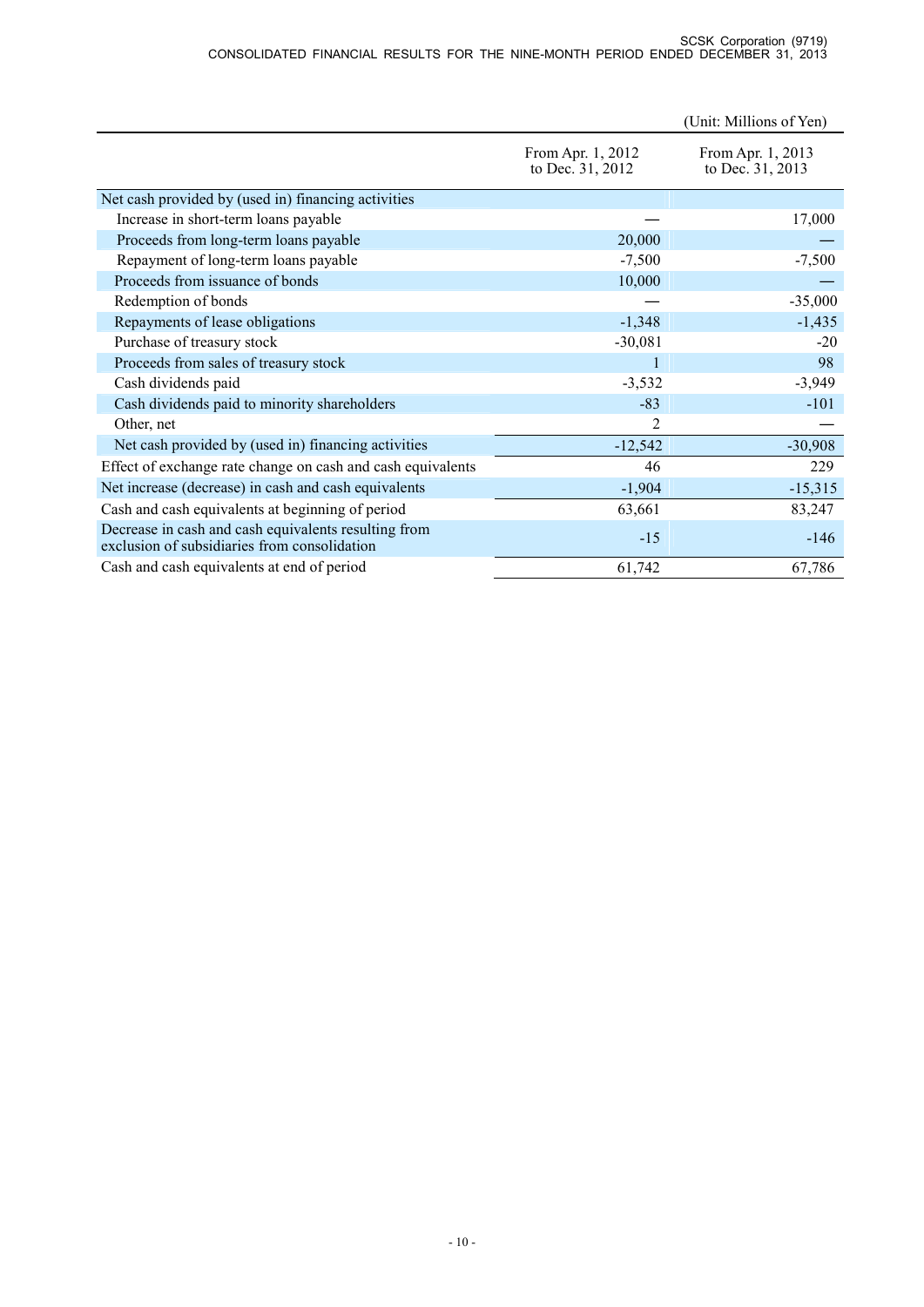# **(4) Notes regarding Consolidated Financial Results for the nine-month period ended December 31, 2013 (Notes regarding the Premise of a Going Concern)**

No applicable items.

## **(Notes concerning significant changes in shareholders' equity)**

No applicable items.

### **(Segment Information)**

I. Nine-month period of fiscal year ended March 31, 2013 (April 1, 2012 to December 31, 2012)

1) Information on Sales, Income (Loss) by Reported Segment

(Unit: Millions of Yen)

|                                            | Industrial<br>Systems<br><b>Business</b> | Financial<br>Systems<br><b>Business</b> | Global<br><b>Systems</b><br><b>Business</b> | <b>Business</b><br>Solutions | <b>Business</b><br>Services | IT<br>Management | <b>IT Platform</b><br>Solutions | Prepaid Card<br><b>Business</b> |
|--------------------------------------------|------------------------------------------|-----------------------------------------|---------------------------------------------|------------------------------|-----------------------------|------------------|---------------------------------|---------------------------------|
| <b>Sales</b>                               |                                          |                                         |                                             |                              |                             |                  |                                 |                                 |
| (1) Outside customers                      | 51,942                                   | 37,358                                  | 8,542                                       | 11,175                       | 23,192                      | 26,240           | 39,765                          | 2,572                           |
| Inter-segment sales or<br>(2)<br>transfers | 1,901                                    | 175                                     | 1,175                                       | 1,122                        | 1,016                       | 5,839            | 3,822                           | 109                             |
| Total                                      | 53,843                                   | 37,534                                  | 9,717                                       | 12,298                       | 24,209                      | 32,080           | 43,588                          | 2,681                           |
| Segment income (loss)                      | 3,415                                    | 3,094                                   | 1,400                                       | 1,303                        | 690                         | 2,089            | 2,019                           | 573                             |

|                                            | Others | Total   | Adjustments<br>(Note 1) | Amounts<br>Reported in the<br>Consolidated<br>Financial<br><b>Statements</b><br>(Note 2) |
|--------------------------------------------|--------|---------|-------------------------|------------------------------------------------------------------------------------------|
| Sales                                      |        |         |                         |                                                                                          |
| (1) Outside customers                      | 610    | 201,400 |                         | 201,400                                                                                  |
| Inter-segment sales or<br>(2)<br>transfers | 2,000  | 17,162  | $-17,162$               |                                                                                          |
| Total                                      | 2,610  | 218,563 | $-17,162$               | 201,400                                                                                  |
| Segment income (loss)                      | 205    | 14,792  | $-842$                  | 13,949                                                                                   |

Notes: Adjustments are as follows:

1. The adjustment loss of ¥842 million to segment income (loss) represents general corporate expenses that have not been allocated to the reported segments.

2. Segment income (loss) has been reconciled to operating income in the consolidated income statement.